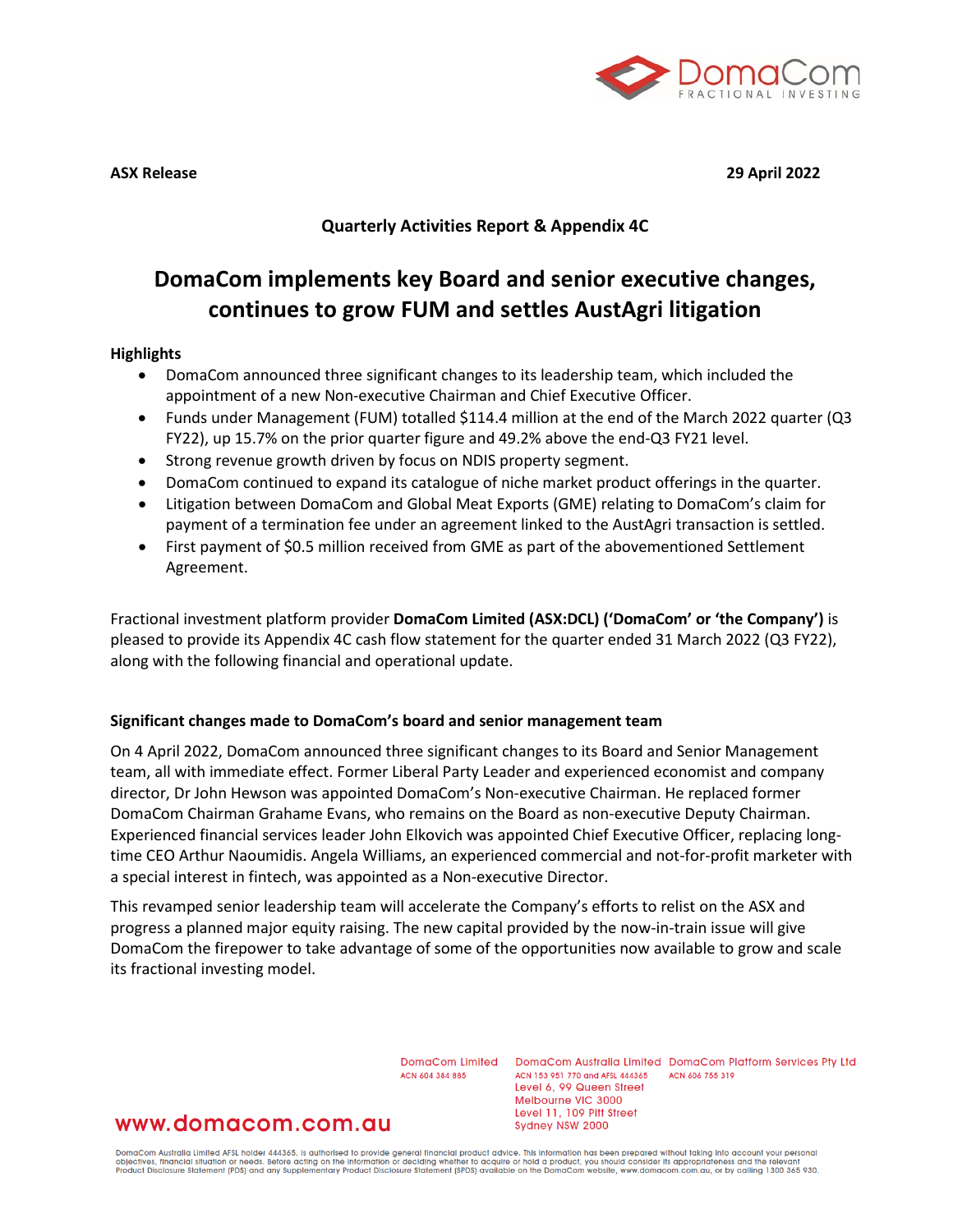#### **Robust FUM growth continues to be delivered despite global macro challenges**

DomaCom's Funds under Management (FUM) was \$114.4 million at the end of the March 2022 quarter (Q3 FY22), up 15.7% on the prior quarter figure and 49.2% above the end-Q3 FY21 number. Customer accounts also continued to grow at a healthy clip, totalling 1,633 at the end of Q3 FY22, up 11.5% on the three-months earlier figure of 1,464.

From an investment offering perspective, 12 new sub-funds were added during the quarter. These were primarily towards the National Disability Housing segment, in the process effectively increasing the supply of housing for National Disability Insurance Scheme (NDIS) recipients. These NDIS-related developments were House and Land packages and also multi-residential apartment developments.

Despite some macro- and geopolitical-related challenges presenting, the DomaCom Fund has further expanded its FUM over the current quarter, as the Company continued to realise opportunities in the pipeline. FUM as at 27 April 2022 was around \$118.6 million, up nearly 4% on the end-Q3 FY22 figure.

#### **DomaCom continues to expand its niche market product offering**

DomaCom completed its Art Pay mortgage fund during the March 2022 quarter. The successful delivery of this fund demonstrated the ability of the DomaCom platform to take diverse asset offerings and create a debt-based product providing competitive interest rate returns for its investor base. The monies generated by this particular sub-fund are lent for the purchase of artwork where a first or second registered mortgage is placed against real estate assets as security.

The much-anticipated Crescent Income Fund, through which Crescent Wealth Group ("Crescent") will offer a sharia-compliant equity mortgage product, was also progressed in the March 2022 quarter. It gives prospective Muslim homeowners a vehicle to acquire property in accordance with their faith. DomaCom is now in the final stages of seeking an ATO private ruling, which will confirm that the finance income derived from Crescent's equity mortgage product is not interest.

These two new products add to DomaCom's ever-expanding list of product offerings, some of which are well-credentialled from an ESG perspective.



DomaCom solutions that are purpose led ESG products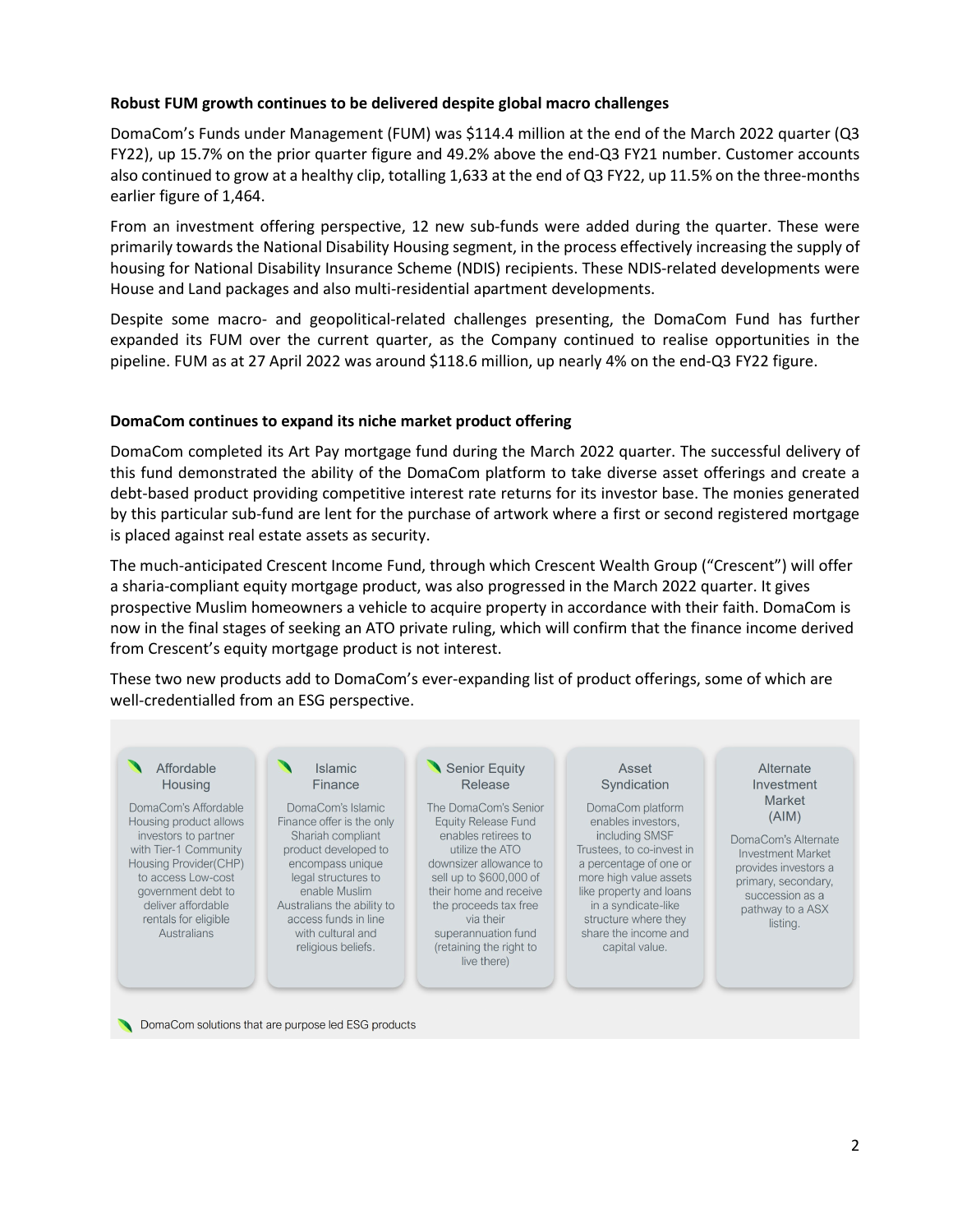## **AustAgri transaction and associated litigation settled**

On 25 March 2022, the Company announced it had settled litigation between it and Global Meat Exports Pty Ltd ("GME") relating to DomaCom's claim for payment of a \$8.5 Million (plus GST) termination fee under a Revenue Recognition Agreement linked to the AustAgri transaction.

The settlement had several key components:

- GME will pay DomaCom \$2.5 million plus GST in instalments to be completed by no later than December 2023 (which may be accelerated in certain circumstances).
- The first payment will be \$0.5 million plus GST on or before 1st April 2022.
- The payment liability is secured by a personal guarantee.
- DomaCom withdrew its prior Statutory Demand and the Supreme Court proceeding brought by GME was dismissed by consent.

The abovementioned first payment of \$0.5 million was received on 31 March 2022, with this amount included within the 'receipts from customers' line in DomaCom's March 2022 quarter Appendix 4C.

This settlement now finalises the long-running dispute in connection with the Revenue Recognition Agreement relating to the AustAgri transaction. DomaCom will also by virtue of the settlement no longer be pursuing discussions with AustAgri that had previously explored opportunities to onboard AustAgri.

## **New capital is now being raised ahead of a planned relisting on the ASX**

DomaCom is now in the process of carrying out a \$4.8 million placement to sophisticated and professional investors, priced at \$0.066 per share. This amount has been expanded from the \$2.3 million raising previously announced to the market. The Company intends to make a submission to the ASX for reinstatement to quotation on completion of this issue. In another positive funding-related development, DomaCom has extended the term of its outstanding convertible notes to 1 February 2023 (see ASX Announcement, dated 31 January 2022).

## **Revenues bolstered by fees uplift and first instalment of GME settlement**

Revenue for the quarter ended 31 March 2022 includes:

- The first payment of \$0.5 million from GME as part of the Settlement Agreement (See ASX Announcement, dated 25 March 2022).
- Ongoing fee revenue of \$0.343 million (which was up 218% on the previous corresponding period).

Both these revenue amounts are included in the 'receipts from customers' line in DomaCom's March 2022 quarter Appendix 4C.

## **Expenditure levels remain contained**

In accordance with ASX Listing Rule 4.7C the Company provides the following additional commentary relating to the financial results included in the Appendix 4C for the quarter ended 31 March 2022.

Payment of remuneration to executive and non-executive directors and their related parties amounted to \$119,000 during the quarter ended 31 March 2022. In addition, \$8,000 was paid for expenses incurred on behalf of related party DomaCom Fund.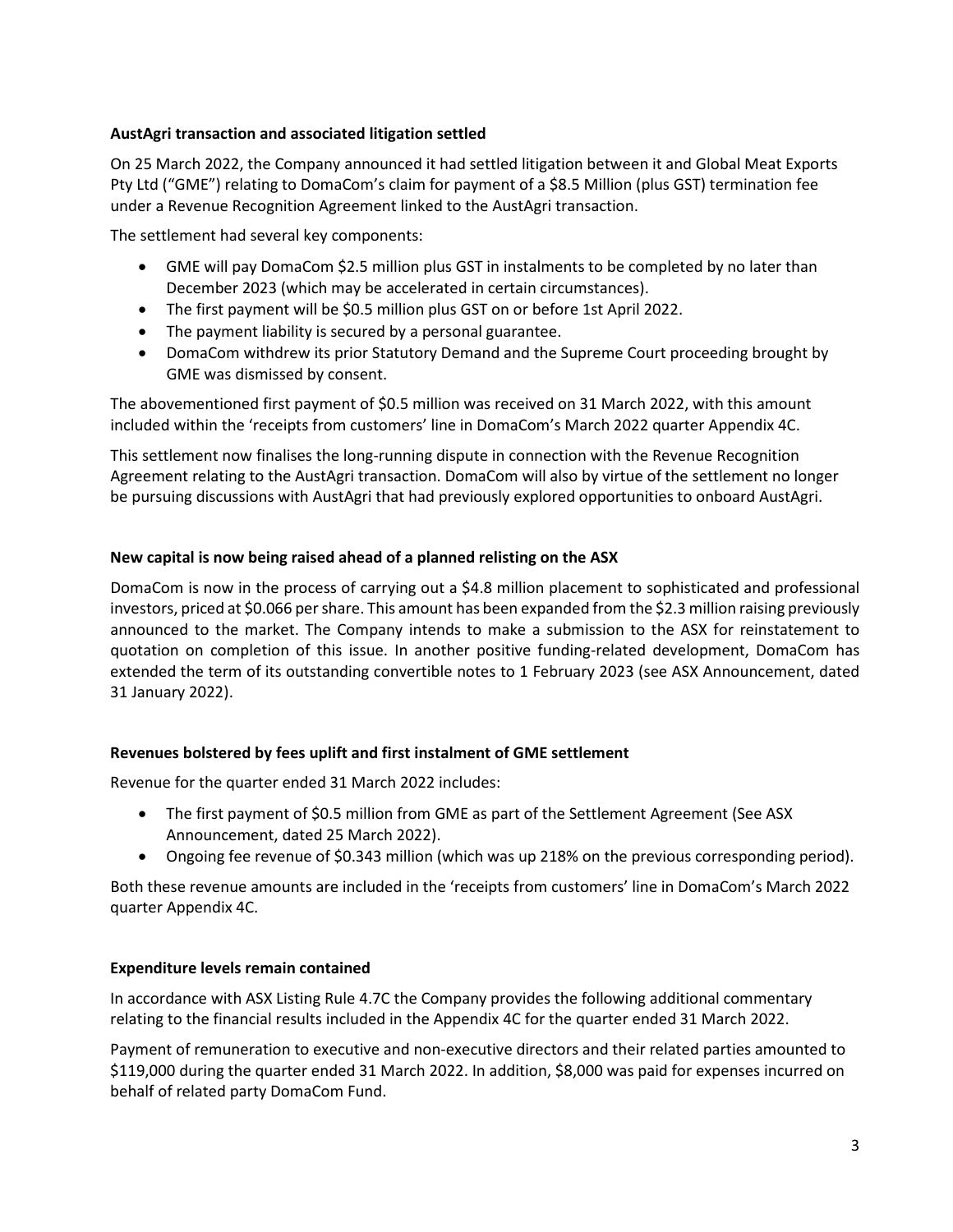DomaCom continued to carefully control costs during the quarter. Expenditure within 'cash flows from operating activities' for the quarter ended 31 March 2022 totalled \$0.976 million, broadly in line with the prior quarter figure of \$0.931 million. The main business expense in the quarter was \$0.414 million in staff costs, which represented 47% of total costs before finance costs for the period.

Transaction costs related to issues of equity securities or convertible debt securities were \$161,000 for the quarter ended 31 March 2022, representing a decrease of \$312,000 on the equivalent figure in the previous quarter. The fees mainly relate to the waiving of the Thundering Herd Note default provision linked to not being quoted on the ASX.

**DomaCom CEO John Elkovich said:** "We are delighted by DomaCom's robust FUM growth in the March quarter, which occurred in the face of some volatility in financial markets and our continued suspension from the ASX. Pleasingly, this strong showing has extended into the current quarter, with inflows over April to date taking our FUM total close to the \$119 million mark.

Our ability to grow FUM reflects well on the flexibility inherent in the DomaCom factional investing platform. The March quarter saw our team continue to successfully expand the range of asset offerings on this platform that provide competitive interest rate returns for our investor base, which is still today being under-serviced by mainstream financial services operators. And as our National Disability Housing-related product offerings show, these investments can be well-credentialled from an ESG angle as well.

The settlement of our long-running dispute in connection with the Revenue Recognition Agreement relating to the AustAgri transaction was a pleasing outcome. Without this distraction, the now revamped DomaCom leadership team can focus on the main tasks at hand, namely the completion of the current equity raising, getting the Company reinstated on the ASX and setting in motion new growth initiatives. The new DomaCom board look forward to updating investors on progress here over the months ahead."

This announcement has been authorised for release to the market by Company Secretary Philip Chard.

## **Ends**

## **About DomaCom**

DomaCom Limited (ASX:DCL) owns and operates a fractional investment platform that provides real solutions for SMSF's, retirees and new home buyers. Using the DomaCom platform, investors can make fractional investments in a range of asset classes including property-related investments, mortgage-backed securities, renewables, affordable housing, disability accommodation and debt securities via a unique trust structure tailored to them.

Retirees can sell a fraction of their house to investors, possibly family members, to help them improve their retirement income.

DomaCom runs a crowdfunding campaign process in which investors can commit as much as they want towards the purchase of assets together with other like-minded investors. When a campaign is complete, DomaCom purchases the asset, places it in a sub-fund, and issues the investors with units in proportion to the amount they invested.

DomaCom's proprietary platform allows Australians to invest in almost any asset class, empowering them to create diversified portfolios with comparatively lower minimum investments and competitive cost structures.